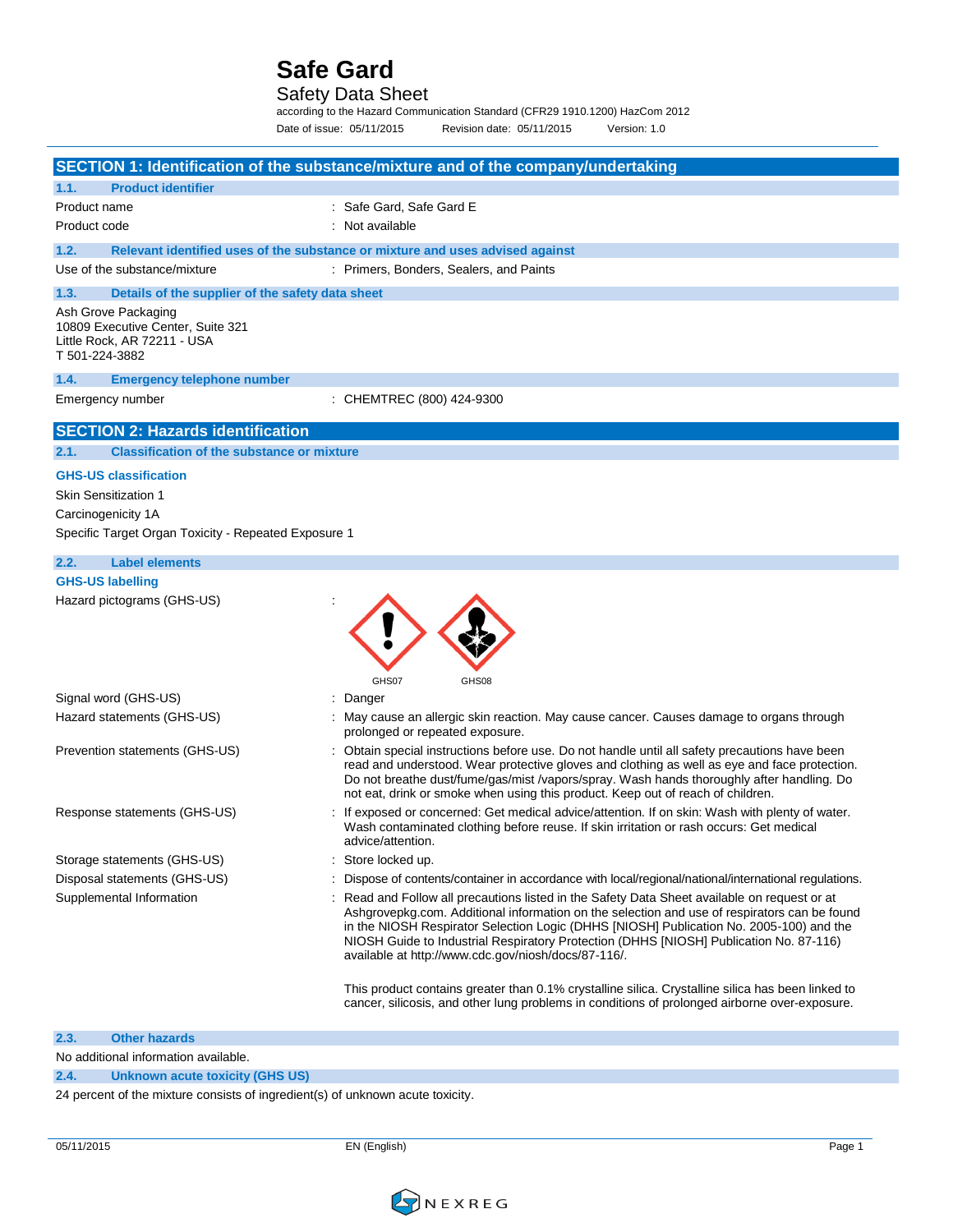Safety Data Sheet

according to the Hazard Communication Standard (CFR29 1910.1200) HazCom 2012

### **SECTION 3: Composition/information on ingredients**

#### **3.1. Substance**

#### Not applicable.

| <b>Name</b>                   | <b>Product identifier</b> | $\frac{9}{6}$ | <b>GHS-US classification</b>                                                                                                     |
|-------------------------------|---------------------------|---------------|----------------------------------------------------------------------------------------------------------------------------------|
| Limestone                     | (CAS No) 1317-65-3        | 33.17         | Not classified.                                                                                                                  |
| Ethylene glycol               | (CAS No) 107-21-1         | 2.44          | Acute Tox. 4 (Oral)<br>Eye Irrit. 2B<br>STOT RE 1                                                                                |
| Zinc oxide                    | (CAS No) 1314-13-2        | 1.94          | STOT RE 2                                                                                                                        |
| Quartz                        | (CAS No) 14808-60-7       | 0.40          | Carc. $1A1$<br>STOT RE 1 <sup>1</sup>                                                                                            |
| Titanium dioxide              | (CAS No) 13463-67-7       | 0.31          | Carc. $21$                                                                                                                       |
| 3(2H)-Isothiazolone, 2-octyl- | (CAS No) 26530-20-1       | 0.1           | Acute Tox. 4 (Oral)<br>Acute Tox. 3 (Dermal)<br>Acute Tox. 3 (Inhalation)<br>Skin Corr. 1B<br>Skin Sens. 1                       |
| 1,4-Dioxane                   | (CAS No) 123-91-1         | < 0.1         | Flam. Lig. 2<br>Eye Irrit. 2A<br>Carc. 2<br>STOT SE 3                                                                            |
| Acetaldehyde                  | (CAS No) 75-07-0          | < 0.1         | Flam. Lig. 1<br>Eye Irrit. 2A<br>Carc. 2<br>STOT SE 3                                                                            |
| Ethylene oxide                | (CAS No) 75-21-8          | < 0.1         | Flam. Gas 1<br>Liquefied gas<br>Acute Tox. 3 (Inhalation)<br>Skin Irrit. 2<br>Eye Irrit. 2A<br>Muta, 1B<br>Carc. 1B<br>STOT SE 3 |
| Cadmium                       | (CAS No) 7440-43-9        | < 0.1         | Acute Tox. 1 (Inhalation)<br>Muta <sub>2</sub><br>Carc. 1A<br>Repr. 2<br>STOT RE 1                                               |
| Lead                          | (CAS No) 7439-92-1        | < 0.1         | Carc. 2<br>Repr. 1A<br>STOT RE 1                                                                                                 |

niy applie

| <b>SECTION 4: First aid measures</b>                                |                                                                                                                                                                                                  |
|---------------------------------------------------------------------|--------------------------------------------------------------------------------------------------------------------------------------------------------------------------------------------------|
| <b>Description of first aid measures</b><br>4.1.                    |                                                                                                                                                                                                  |
| First-aid measures after inhalation                                 | : If breathing is difficult, remove victim to fresh air and keep at rest in a position comfortable for<br>breathing. Get medical advice/attention if you feel unwell.                            |
| First-aid measures after skin contact                               | : In case of contact, immediately flush skin with plenty of water. Remove contaminated clothing<br>and shoes. Wash clothing before reuse. Call a physician if irritation develops and persists.  |
| First-aid measures after eye contact                                | : In case of contact, immediately flush eyes with plenty of water. Remove contact lenses, if worn.<br>If irritation persists, get medical attention.                                             |
| First-aid measures after ingestion                                  | : If swallowed, do NOT induce vomiting unless directed to do so by medical personnel. Never give<br>anything by mouth to an unconscious person. Get medical advice/attention if you feel unwell. |
| 4.2.<br>Most important symptoms and effects, both acute and delayed |                                                                                                                                                                                                  |
| Symptoms/injuries after inhalation                                  | : May cause respiratory tract irritation.                                                                                                                                                        |
| Symptoms/injuries after skin contact                                | : May cause skin irritation. Symptoms may include redness, drying, defatting and cracking of the<br>skin. May cause sensitization by skin contact.                                               |
| Symptoms/injuries after eye contact                                 | : May cause eye irritation. Symptoms may include discomfort or pain, excess blinking and tear<br>production, with possible redness and swelling.                                                 |
| Symptoms/injuries after ingestion                                   | : May be harmful if swallowed. May cause stomach distress, nausea or vomiting.                                                                                                                   |
| 4.3.                                                                | Indication of any immediate medical attention and special treatment needed                                                                                                                       |
|                                                                     | Cymptome may not appear immediately. In ease of coordent or if you feel unually seek mediately aby inmediately (about the label or CDC where peopible)                                           |

Symptoms may not appear immediately. In case of accident or if you feel unwell, seek medical advice immediately (show the label or SDS where possible).

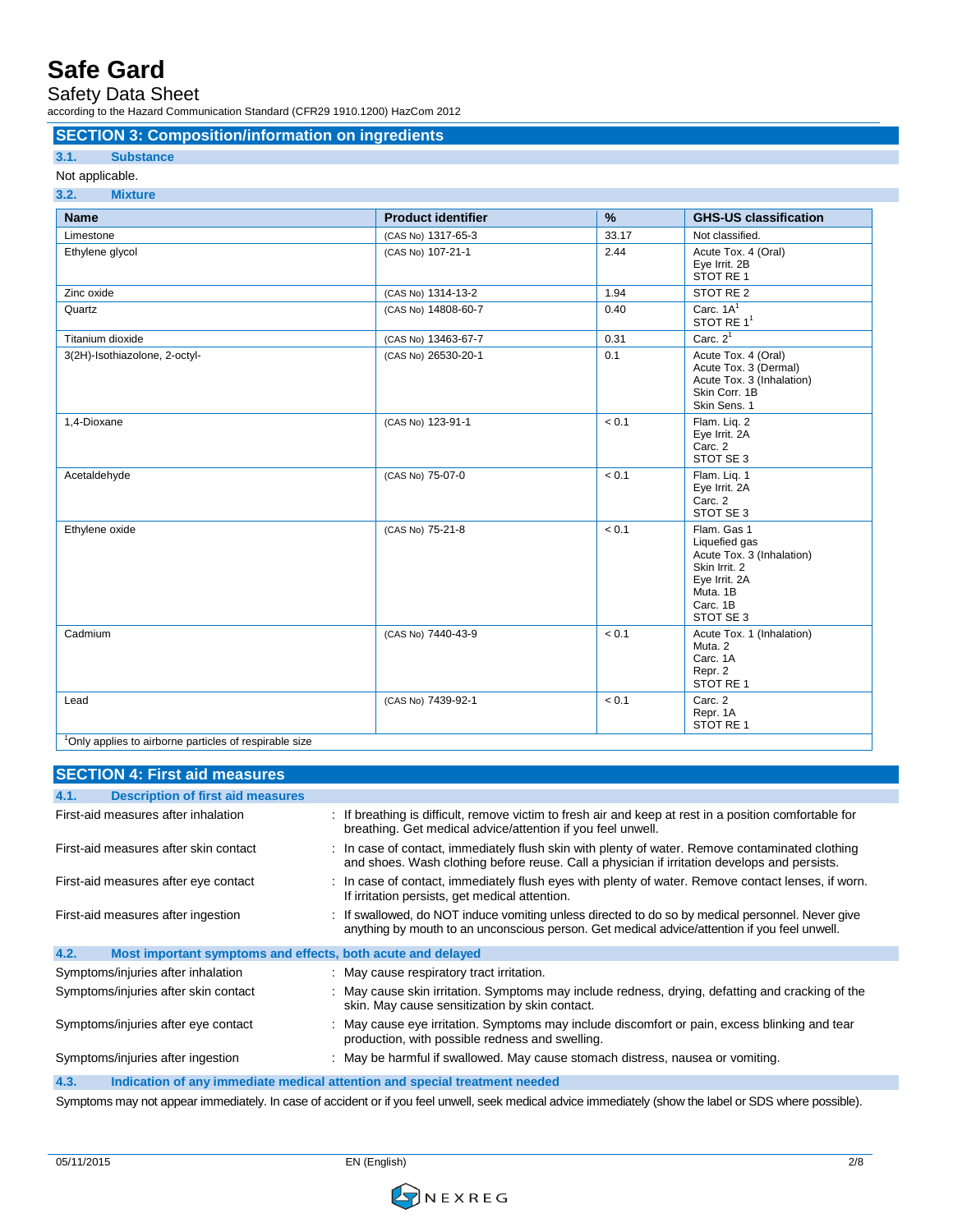### Safety Data Sheet

according to the Hazard Communication Standard (CFR29 1910.1200) HazCom 2012

| <b>SECTION 5: Firefighting measures</b>       |                                                                     |                                                                                                                                                                                                |  |
|-----------------------------------------------|---------------------------------------------------------------------|------------------------------------------------------------------------------------------------------------------------------------------------------------------------------------------------|--|
| <b>Extinguishing media</b><br>5.1.            |                                                                     |                                                                                                                                                                                                |  |
| Suitable extinguishing media                  |                                                                     | : Treat for surrounding material.                                                                                                                                                              |  |
| Unsuitable extinguishing media                | : None known.                                                       |                                                                                                                                                                                                |  |
| 5.2.                                          | Special hazards arising from the substance or mixture               |                                                                                                                                                                                                |  |
| Fire hazard                                   |                                                                     | : Product does not burn; however its packaging may. . Products of combustion may include, and<br>are not limited to: oxides of carbon.                                                         |  |
| 5.3.<br><b>Advice for firefighters</b>        |                                                                     |                                                                                                                                                                                                |  |
| Protection during firefighting                | protection (SCBA).                                                  | : Keep upwind of fire. Wear full fire fighting turn-out gear (full Bunker gear) and respiratory                                                                                                |  |
| <b>SECTION 6: Accidental release measures</b> |                                                                     |                                                                                                                                                                                                |  |
| 6.1.                                          | Personal precautions, protective equipment and emergency procedures |                                                                                                                                                                                                |  |
| General measures                              |                                                                     | : Use personal protection recommended in Section 8. Isolate the hazard area and deny entry to<br>unnecessary and unprotected personnel.                                                        |  |
| 6.2.                                          | Methods and material for containment and cleaning up                |                                                                                                                                                                                                |  |
| For containment                               | Protective Equipment (PPE).                                         | : Contain and/or absorb spill with inert material (e.g. sand, vermiculite), then place in a suitable<br>container. Do not flush to sewer or allow to enter waterways. Use appropriate Personal |  |
| Methods for cleaning up                       |                                                                     | : Scoop up material and place in a disposal container.                                                                                                                                         |  |
| <b>Reference to other sections</b><br>6.3.    |                                                                     |                                                                                                                                                                                                |  |
|                                               |                                                                     | See section 8 for further information on protective clothing and equipment and section 13 for advice on waste disposal.                                                                        |  |
| <b>SECTION 7: Handling and storage</b>        |                                                                     |                                                                                                                                                                                                |  |
| <b>Precautions for safe handling</b><br>7.1.  |                                                                     |                                                                                                                                                                                                |  |
| Precautions for safe handling                 |                                                                     | : Avoid contact with skin and eyes. Do not breathe dust/fume/gas/mist/vapors/spray. Do not<br>swallow. Handle and open container with care. When using do not eat, drink or smoke.             |  |
| Hygiene measures                              |                                                                     | : Launder contaminated clothing before reuse. Wash hands before eating, drinking, or smoking.                                                                                                  |  |
| 7.2.                                          | Conditions for safe storage, including any incompatibilities        |                                                                                                                                                                                                |  |
| Storage conditions                            |                                                                     | : Keep out of the reach of children. Keep container tightly closed. Clean up spilled material promptly.                                                                                        |  |
| 7.3.<br><b>Specific end use(s)</b>            |                                                                     |                                                                                                                                                                                                |  |
| Not available.                                |                                                                     |                                                                                                                                                                                                |  |
|                                               | <b>SECTION 8: Exposure controls/personal protection</b>             |                                                                                                                                                                                                |  |
| 8.1.<br><b>Control parameters</b>             |                                                                     |                                                                                                                                                                                                |  |
| Limestone (1317-65-3)                         |                                                                     |                                                                                                                                                                                                |  |
| <b>ACGIH</b>                                  | ACGIH TWA (mg/m <sup>3</sup> )                                      | 10 mg/m <sup>3</sup> (total dust)                                                                                                                                                              |  |
| <b>OSHA</b>                                   | OSHA PEL (TWA) (mg/m <sup>3</sup> )                                 | 15 mg/m <sup>3</sup> (total dust)<br>5 mg/m <sup>3</sup> (respirable fraction)                                                                                                                 |  |
| Ethylene glycol (107-21-1)                    |                                                                     |                                                                                                                                                                                                |  |

| ACGIH                  | ACGIH Ceiling (mg/m <sup>3</sup> )  | 100 mg/m <sup>3</sup> (aerosol only)                                                                        |  |
|------------------------|-------------------------------------|-------------------------------------------------------------------------------------------------------------|--|
| <b>OSHA</b>            | Not applicable                      |                                                                                                             |  |
| Zinc oxide (1314-13-2) |                                     |                                                                                                             |  |
| <b>ACGIH</b>           | ACGIH TWA (mg/m <sup>3</sup> )      | 2 mg/m <sup>3</sup> (respirable fraction)                                                                   |  |
| <b>ACGIH</b>           | ACGIH STEL (mg/m <sup>3</sup> )     | 10 mg/m <sup>3</sup> (respirable fraction)                                                                  |  |
| <b>OSHA</b>            | OSHA PEL (TWA) (mg/m <sup>3</sup> ) | $5 \text{ mg/m}^3$ (fume)<br>15 mg/m <sup>3</sup> (total dust)<br>5 mg/m <sup>3</sup> (respirable fraction) |  |
| Quartz (14808-60-7)    |                                     |                                                                                                             |  |
| <b>ACGIH</b>           | ACGIH TWA (mg/m <sup>3</sup> )      | 0.025 mg/m <sup>3</sup> (respirable fraction)                                                               |  |

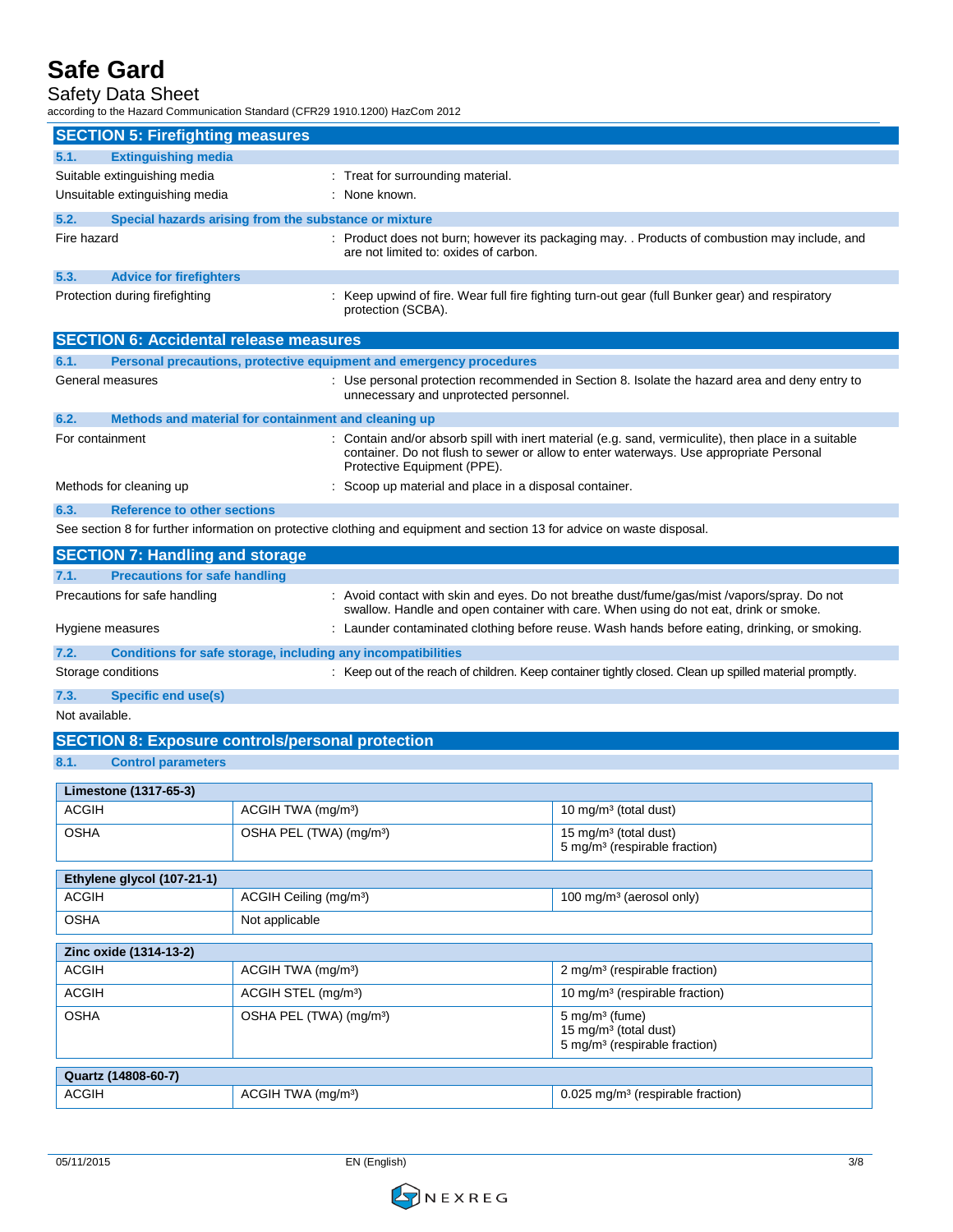### Safety Data Sheet

according to the Hazard Communication Standard (CFR29 1910.1200) HazCom 2012

| Quartz (14808-60-7)                                                                                                                                                 |                                                                                                                                                                                                                                                |                                                                                                                                                                                                                                                                                            |
|---------------------------------------------------------------------------------------------------------------------------------------------------------------------|------------------------------------------------------------------------------------------------------------------------------------------------------------------------------------------------------------------------------------------------|--------------------------------------------------------------------------------------------------------------------------------------------------------------------------------------------------------------------------------------------------------------------------------------------|
| <b>OSHA</b>                                                                                                                                                         | Not applicable                                                                                                                                                                                                                                 | $(10 \text{ mg/m}^3)/(%SiO2+2)$ TWA (resp)<br>$(30 \text{ mg/m}^3)/(%SiO2+2)$ TWA (total)<br>$(250)/(%SiO2+5)$ mppcf TWA (resp)                                                                                                                                                            |
| Titanium dioxide (13463-67-7)                                                                                                                                       |                                                                                                                                                                                                                                                |                                                                                                                                                                                                                                                                                            |
| ACGIH                                                                                                                                                               | ACGIH TWA (mg/m <sup>3</sup> )                                                                                                                                                                                                                 | $10 \text{ mg/m}^3$                                                                                                                                                                                                                                                                        |
| <b>OSHA</b>                                                                                                                                                         | OSHA PEL (TWA) (mg/m <sup>3</sup> )                                                                                                                                                                                                            | 15 mg/m <sup>3</sup> (total dust)                                                                                                                                                                                                                                                          |
| 3(2H)-Isothiazolone, 2-octyl- (26530-20-1)                                                                                                                          |                                                                                                                                                                                                                                                |                                                                                                                                                                                                                                                                                            |
| <b>ACGIH</b>                                                                                                                                                        | Not applicable                                                                                                                                                                                                                                 |                                                                                                                                                                                                                                                                                            |
| <b>OSHA</b>                                                                                                                                                         | Not applicable                                                                                                                                                                                                                                 |                                                                                                                                                                                                                                                                                            |
|                                                                                                                                                                     |                                                                                                                                                                                                                                                |                                                                                                                                                                                                                                                                                            |
| 1,4-Dioxane (123-91-1)<br><b>ACGIH</b>                                                                                                                              | ACGIH TWA (ppm)                                                                                                                                                                                                                                | 20 ppm                                                                                                                                                                                                                                                                                     |
| <b>OSHA</b>                                                                                                                                                         | OSHA PEL (TWA) (mg/m <sup>3</sup> )                                                                                                                                                                                                            | 360 mg/m <sup>3</sup>                                                                                                                                                                                                                                                                      |
| <b>OSHA</b>                                                                                                                                                         | OSHA PEL (TWA) (ppm)                                                                                                                                                                                                                           | $100$ ppm                                                                                                                                                                                                                                                                                  |
|                                                                                                                                                                     |                                                                                                                                                                                                                                                |                                                                                                                                                                                                                                                                                            |
| Acetaldehyde (75-07-0)                                                                                                                                              |                                                                                                                                                                                                                                                |                                                                                                                                                                                                                                                                                            |
| <b>ACGIH</b>                                                                                                                                                        | ACGIH Ceiling (ppm)                                                                                                                                                                                                                            | 25 ppm                                                                                                                                                                                                                                                                                     |
| <b>OSHA</b>                                                                                                                                                         | OSHA PEL (TWA) (mg/m <sup>3</sup> )                                                                                                                                                                                                            | $360$ mg/m <sup>3</sup>                                                                                                                                                                                                                                                                    |
| OSHA                                                                                                                                                                | OSHA PEL (TWA) (ppm)                                                                                                                                                                                                                           | 200 ppm                                                                                                                                                                                                                                                                                    |
| Ethylene oxide (75-21-8)                                                                                                                                            |                                                                                                                                                                                                                                                |                                                                                                                                                                                                                                                                                            |
| <b>ACGIH</b>                                                                                                                                                        | ACGIH TWA (ppm)                                                                                                                                                                                                                                | 1 ppm                                                                                                                                                                                                                                                                                      |
| <b>OSHA</b>                                                                                                                                                         | OSHA PEL (TWA) (ppm)                                                                                                                                                                                                                           | 1 ppm                                                                                                                                                                                                                                                                                      |
| <b>OSHA</b>                                                                                                                                                         | OSHA PEL (STEL) (ppm)                                                                                                                                                                                                                          | 5 ppm                                                                                                                                                                                                                                                                                      |
| Cadmium (7440-43-9)                                                                                                                                                 |                                                                                                                                                                                                                                                |                                                                                                                                                                                                                                                                                            |
| <b>ACGIH</b>                                                                                                                                                        | ACGIH TWA (mg/m <sup>3</sup> )                                                                                                                                                                                                                 | $0.01$ mg/m <sup>3</sup>                                                                                                                                                                                                                                                                   |
|                                                                                                                                                                     |                                                                                                                                                                                                                                                | 0.002 mg/m <sup>3</sup> (respirable fraction)                                                                                                                                                                                                                                              |
| <b>OSHA</b>                                                                                                                                                         | OSHA PEL (TWA) (mg/m <sup>3</sup> )                                                                                                                                                                                                            | $0.1$ mg/m <sup>3</sup> (fume)<br>$0.2$ mg/m <sup>3</sup> (dust)<br>$5 \mu g/m^3$                                                                                                                                                                                                          |
| <b>OSHA</b>                                                                                                                                                         | OSHA PEL (Ceiling) (mg/m <sup>3</sup> )                                                                                                                                                                                                        | 0.3 mg/m <sup>3</sup> (applies to any operations or sectors for<br>which the Cadmium standard is stayed or otherwise<br>not in effect-fume)<br>0.6 mg/m <sup>3</sup> (applies to any operations or sectors for<br>which the Cadmium standard is stayed or otherwise<br>not in effect-dust) |
| Lead (7439-92-1)                                                                                                                                                    |                                                                                                                                                                                                                                                |                                                                                                                                                                                                                                                                                            |
| <b>ACGIH</b>                                                                                                                                                        | ACGIH TWA (mg/m <sup>3</sup> )                                                                                                                                                                                                                 | $0.050$ mg/m <sup>3</sup>                                                                                                                                                                                                                                                                  |
| <b>OSHA</b>                                                                                                                                                         | OSHA PEL (TWA) (µg/m <sup>3</sup> )                                                                                                                                                                                                            | 50 $\mu$ g/m <sup>3</sup>                                                                                                                                                                                                                                                                  |
| 8.2.<br><b>Exposure controls</b>                                                                                                                                    |                                                                                                                                                                                                                                                |                                                                                                                                                                                                                                                                                            |
| Appropriate engineering controls<br>: Use ventilation adequate to keep exposures (airborne levels of dust, fume, vapor, etc.) below<br>recommended exposure limits. |                                                                                                                                                                                                                                                |                                                                                                                                                                                                                                                                                            |
| Hand protection                                                                                                                                                     | : Wear chemically resistant protective gloves.                                                                                                                                                                                                 |                                                                                                                                                                                                                                                                                            |
| Eye protection                                                                                                                                                      | Safety glasses or goggles are recommended when using product.                                                                                                                                                                                  |                                                                                                                                                                                                                                                                                            |
| Skin and body protection                                                                                                                                            | Wear suitable protective clothing.                                                                                                                                                                                                             |                                                                                                                                                                                                                                                                                            |
| Respiratory protection                                                                                                                                              | In case of insufficient ventilation, wear suitable respiratory equipment. Respirator selection<br>must be based on known or anticipated exposure levels, the hazards of the product and the<br>safe working limits of the selected respirator. |                                                                                                                                                                                                                                                                                            |

Environmental exposure controls : Maintain levels below Community environmental protection thresholds. Other information **interest and the CO** not eat, smoke or drink where material is handled, processed or stored. Wash hands carefully



before eating or smoking. Handle according to established industrial hygiene and safety practices.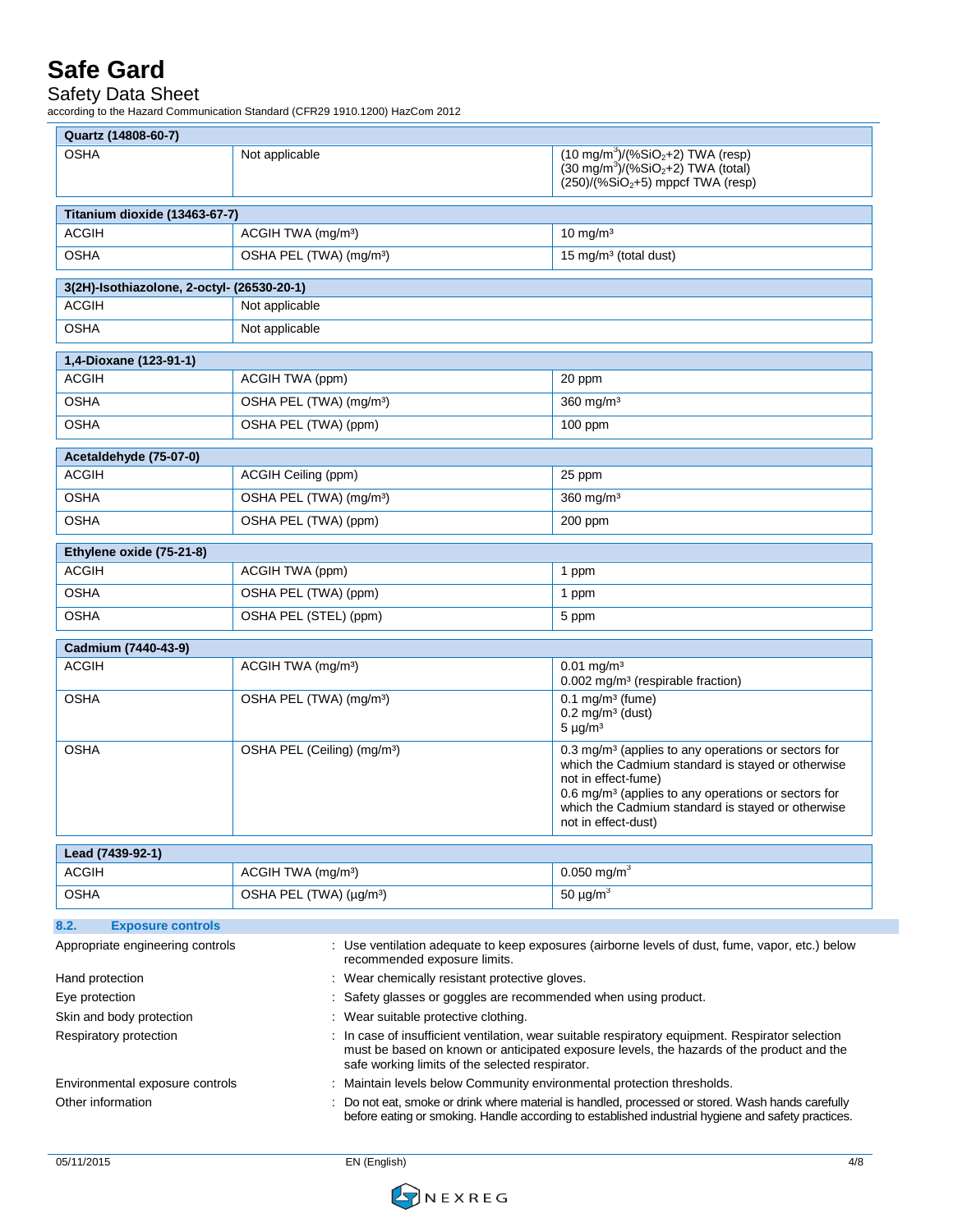Safety Data Sheet

according to the Hazard Communication Standard (CFR29 1910.1200) HazCom 2012

| iccording to the Hazard Communication Standard (CFR29 1910.1200) HazCom 2012 |                     |
|------------------------------------------------------------------------------|---------------------|
| <b>SECTION 9: Physical and chemical properties</b>                           |                     |
| Information on basic physical and chemical properties<br>9.1.                |                     |
| Physical state                                                               | : Liquid            |
| Appearance                                                                   | : Paste/Resin       |
| Colour                                                                       | Varies<br>÷         |
| Odour                                                                        | : Varies            |
| Odour threshold                                                              | : No data available |
| рH                                                                           | : No data available |
| Melting point                                                                | No data available   |
| Freezing point                                                               | No data available   |
| Boiling point                                                                | No data available   |
| Flash point                                                                  | No data available   |
| Relative evaporation rate (butylacetate=1)                                   | No data available   |
| Flammability (solid, gas)                                                    | Not flammable       |
| <b>Explosive limits</b>                                                      | No data available   |
| <b>Explosive properties</b>                                                  | No data available   |
| Oxidising properties                                                         | : No data available |
| Vapour pressure                                                              | No data available   |
| Relative density                                                             | No data available   |
| Relative vapour density at 20 °C                                             | No data available   |
| Solubility                                                                   | No data available   |
| Partition coefficient: n-octanol/water                                       | No data available   |
| Log Kow                                                                      | No data available   |
| Auto-ignition temperature                                                    | : No data available |
| Decomposition temperature                                                    | : No data available |
| Viscosity                                                                    | No data available   |
| Viscosity, kinematic                                                         | No data available   |
| Viscosity, dynamic                                                           | No data available   |
| 9.2.<br><b>Other information</b>                                             |                     |
| No additional information available.                                         |                     |
| <b>SECTION 10: Stability and reactivity</b>                                  |                     |
| 10.1.<br><b>Reactivity</b>                                                   |                     |
| No dangerous reaction known under conditions of normal use.                  |                     |
| 10.2.<br><b>Chemical stability</b>                                           |                     |
| Stable under normal storage conditions.                                      |                     |
| 10.3.<br><b>Possibility of hazardous reactions</b>                           |                     |
| No dangerous reaction known under conditions of normal use.                  |                     |
| 10.4.<br><b>Conditions to avoid</b>                                          |                     |

Heat.

### **10.5. Incompatible materials**

None known.

### **10.6. Hazardous decomposition products**

LD50 dermal rabbit  $\vert$  > 2000 mg/kg

None known .

| $\sim$ $\sim$ $\sim$ $\sim$ $\sim$ $\sim$ $\sim$ $\sim$ |                   |  |
|---------------------------------------------------------|-------------------|--|
| <b>SECTION 11: Toxicological information</b>            |                   |  |
| 11.1.<br>Information on toxicological effects           |                   |  |
| Acute toxicity                                          | : Not classified. |  |
| Safeguard                                               |                   |  |
| LD50 oral rat                                           | > 2000 mg/kg      |  |

(English )

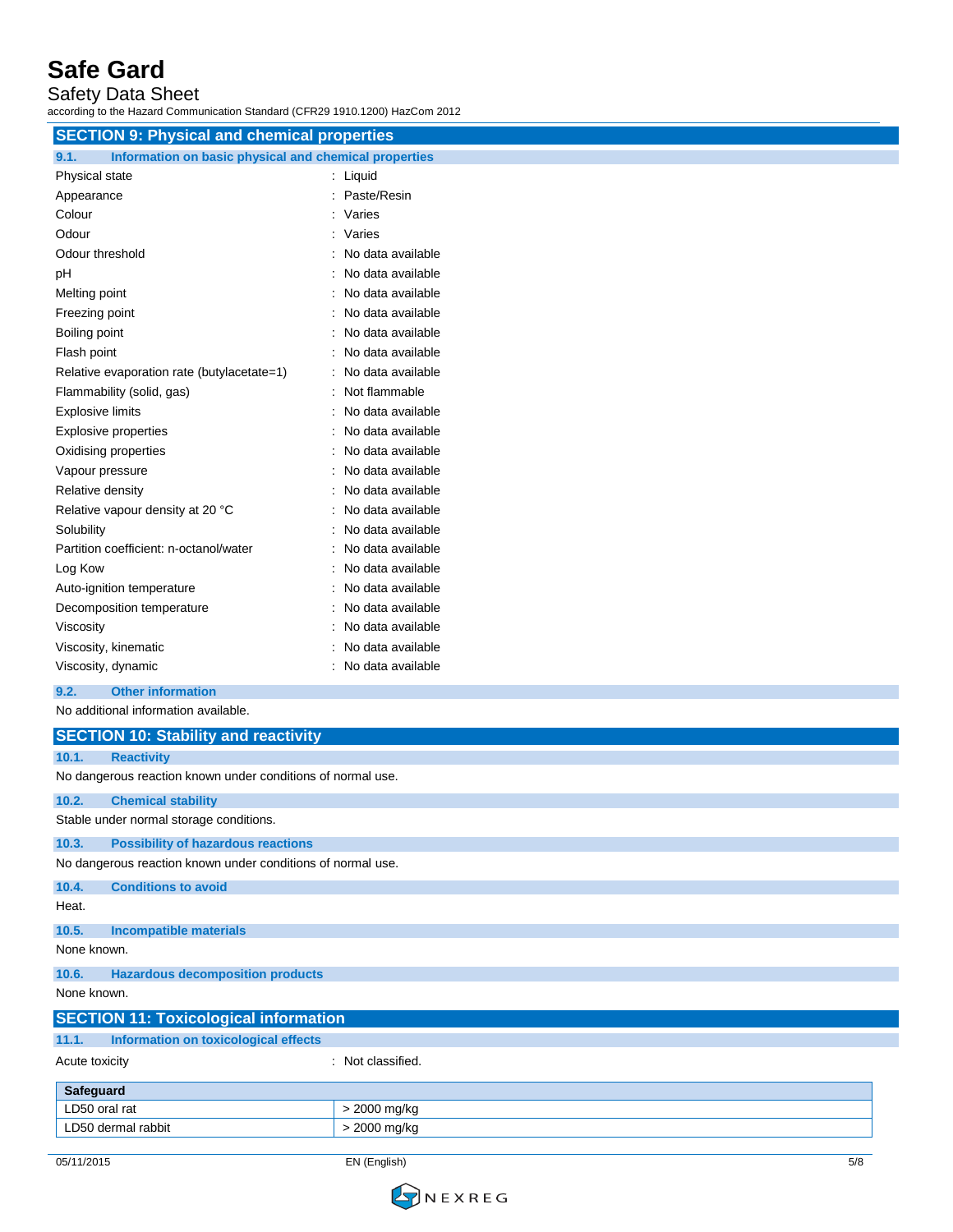Safety Data Sheet

according to the Hazard Communication Standard (CFR29 1910.1200) HazCom 2012

| Safeguard                                                   |                                                                                        |
|-------------------------------------------------------------|----------------------------------------------------------------------------------------|
| LC50 inhalation rat                                         | Not available                                                                          |
| Limestone (1317-65-3)                                       |                                                                                        |
| LD50 oral rat                                               | 6450 mg/kg                                                                             |
| Ethylene glycol (107-21-1)                                  |                                                                                        |
| LD50 oral rat                                               | 4700 mg/kg                                                                             |
| LD50 dermal rabbit                                          | 9530 µl/kg                                                                             |
| Zinc oxide (1314-13-2)                                      |                                                                                        |
| LD50 oral rat                                               | > 5000 mg/kg                                                                           |
| LD50 dermal rabbit                                          | > 2000 mg/kg                                                                           |
| Titanium dioxide (13463-67-7)                               |                                                                                        |
| LD50 oral rat                                               | > 10000 mg/kg                                                                          |
|                                                             |                                                                                        |
| 3(2H)-Isothiazolone, 2-octyl- (26530-20-1)<br>LD50 oral rat |                                                                                        |
| LD50 dermal rabbit                                          | 550 mg/kg                                                                              |
|                                                             | 690 mg/kg                                                                              |
| 1,4-Dioxane (123-91-1)                                      |                                                                                        |
| LD50 oral rat                                               | 5170 mg/kg                                                                             |
| LD50 dermal rabbit                                          | 7600 µl/kg                                                                             |
| LC50 inhalation rat                                         | 46 mg/l/2h                                                                             |
| Ethylene oxide (75-21-8)                                    |                                                                                        |
| LC50 inhalation rat                                         | 800 ppm/4h                                                                             |
| Cadmium (7440-43-9)                                         |                                                                                        |
| LD50 oral rat                                               | 2330 mg/kg                                                                             |
| LC50 inhalation rat                                         | 25 mg/m <sup>3</sup> /30m                                                              |
| Skin corrosion/irritation                                   | Based on available data, the classification criteria are not met.                      |
| Serious eye damage/irritation                               | Based on available data, the classification criteria are not met.                      |
| Respiratory or skin sensitisation                           | May cause an allergic skin reaction.                                                   |
| Germ cell mutagenicity                                      | Based on available data, the classification criteria are not met.                      |
| Carcinogenicity                                             | : May cause cancer.                                                                    |
|                                                             |                                                                                        |
| Quartz (14808-60-7)<br>IARC group                           | 1 - Carcinogenic to humans (airborne, unbound particles of respirable size)            |
| National Toxicology Program (NTP) Status                    | 2 - Known Human Carcinogens (airborne, unbound particles of respirable size)           |
|                                                             |                                                                                        |
| Titanium dioxide (13463-67-7)                               |                                                                                        |
| IARC group                                                  | 2B - Possibly carcinogenic to humans (airborne, unbound particles of respirable size)  |
| 1,4-Dioxane (123-91-1)                                      |                                                                                        |
| IARC group                                                  | 2B - Possibly carcinogenic to humans                                                   |
| National Toxicology Program (NTP) Status                    | 1 - Evidence of Carcinogenicity, 3 - Reasonably anticipated to be Human Carcinogen     |
| Acetaldehyde (75-07-0)                                      |                                                                                        |
| IARC group                                                  | 1 - Carcinogenic to humans (alcoholic beverages), 2B - Possibly carcinogenic to humans |
| National Toxicology Program (NTP) Status                    | 3 - Reasonably anticipated to be Human Carcinogen                                      |
| Ethylene oxide (75-21-8)                                    |                                                                                        |
| IARC group                                                  | 1 - Carcinogenic to humans                                                             |
| National Toxicology Program (NTP) Status                    | 2 - Known Human Carcinogens                                                            |
| In OSHA Specifically Regulated Carcinogen list              | Yes                                                                                    |
| Cadmium (7440-43-9)                                         |                                                                                        |
| IARC group                                                  | 1 - Carcinogenic to humans                                                             |
| National Toxicology Program (NTP) Status                    | 2 - Known Human Carcinogens                                                            |
| In OSHA Specifically Regulated Carcinogen list              | Yes                                                                                    |
| Lead (7439-92-1)                                            |                                                                                        |
| IARC group                                                  | 2A - Probably carcinogenic to humans                                                   |
| National Toxicology Program (NTP) Status                    | 3 - Reasonably anticipated to be Human Carcinogen                                      |
|                                                             |                                                                                        |

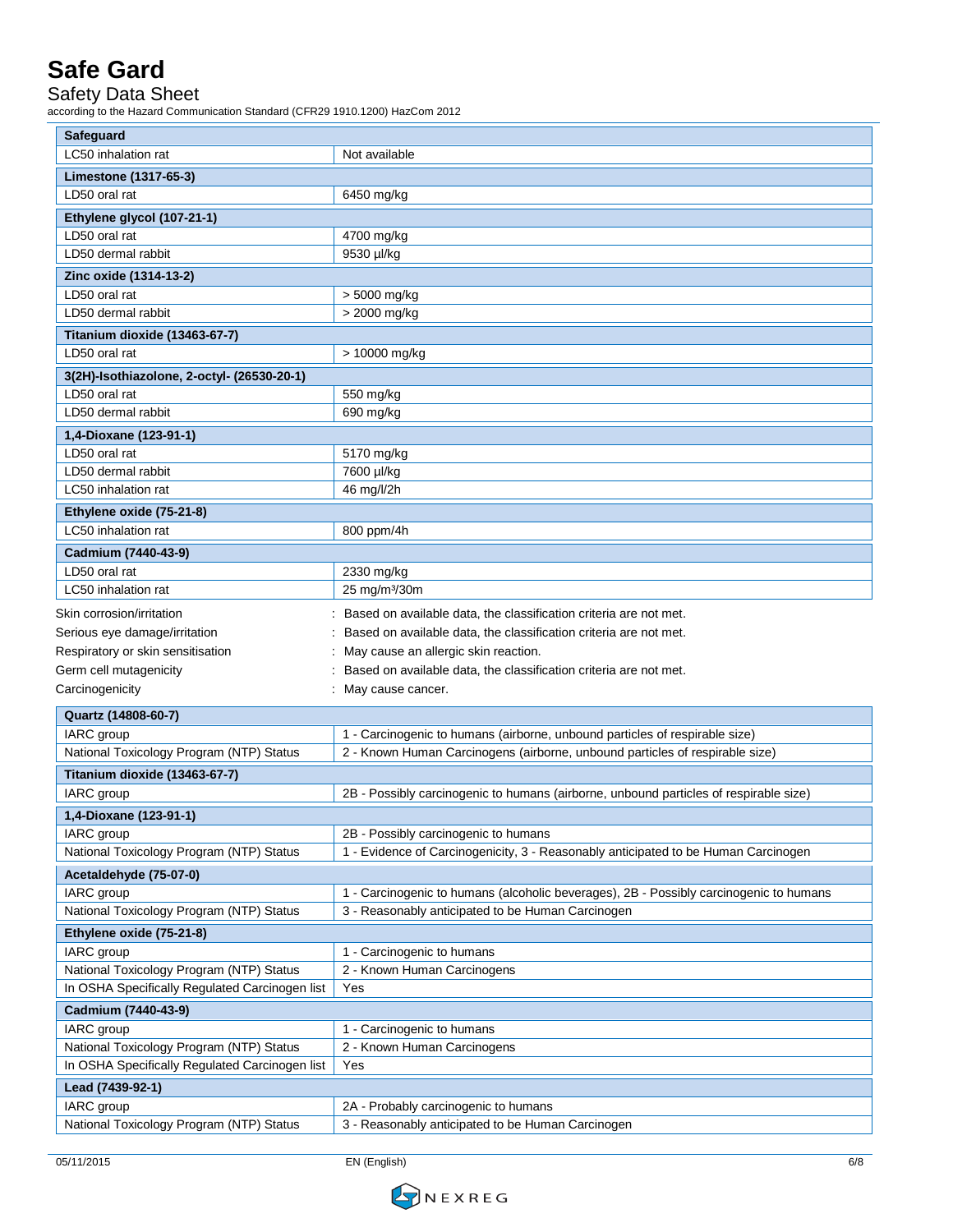| uru vuru<br><b>Safety Data Sheet</b><br>according to the Hazard Communication Standard (CFR29 1910.1200) HazCom 2012 |                                                                                                                                                                                                                              |
|----------------------------------------------------------------------------------------------------------------------|------------------------------------------------------------------------------------------------------------------------------------------------------------------------------------------------------------------------------|
| Reproductive toxicity                                                                                                | : Based on available data, the classification criteria are not met.                                                                                                                                                          |
| Specific target organ toxicity (single exposure)                                                                     | : Based on available data, the classification criteria are not met.                                                                                                                                                          |
|                                                                                                                      |                                                                                                                                                                                                                              |
| Specific target organ toxicity (repeated exposure)                                                                   | : Causes damage to organs through prolonged or repeated exposure.                                                                                                                                                            |
| Aspiration hazard                                                                                                    | Based on available data, the classification criteria are not met.                                                                                                                                                            |
| Symptoms/injuries after inhalation                                                                                   | May cause respiratory tract irritation.                                                                                                                                                                                      |
| Symptoms/injuries after skin contact                                                                                 | May cause skin irritation. Symptoms may include redness, drying, defatting and cracking of the<br>skin. May cause sensitization by skin contact.                                                                             |
| Symptoms/injuries after eye contact                                                                                  | : May cause eye irritation. Symptoms may include discomfort or pain, excess blinking and tear<br>production, with possible redness and swelling.                                                                             |
| Symptoms/injuries after ingestion                                                                                    | : May be harmful if swallowed. May cause stomach distress, nausea or vomiting.                                                                                                                                               |
| <b>SECTION 12: Ecological information</b>                                                                            |                                                                                                                                                                                                                              |
| 12.1.<br><b>Toxicity</b>                                                                                             |                                                                                                                                                                                                                              |
| Ecology - general                                                                                                    | : May cause long-term adverse effects in the aquatic environment.                                                                                                                                                            |
| 12.2.<br><b>Persistence and degradability</b>                                                                        |                                                                                                                                                                                                                              |
| Safeguard                                                                                                            |                                                                                                                                                                                                                              |
| Persistence and degradability                                                                                        | Not established.                                                                                                                                                                                                             |
| 12.3.<br><b>Bioaccumulative potential</b>                                                                            |                                                                                                                                                                                                                              |
| Safeguard                                                                                                            |                                                                                                                                                                                                                              |
| Bioaccumulative potential                                                                                            | Not established.                                                                                                                                                                                                             |
| 12.4.<br><b>Mobility in soil</b>                                                                                     |                                                                                                                                                                                                                              |
| No additional information available.                                                                                 |                                                                                                                                                                                                                              |
| 12.5.<br><b>Other adverse effects</b>                                                                                |                                                                                                                                                                                                                              |
| Effect on the global warming                                                                                         | : No known ecological damage caused by this product.                                                                                                                                                                         |
| <b>SECTION 13: Disposal considerations</b>                                                                           |                                                                                                                                                                                                                              |
| 13.1.<br><b>Waste treatment methods</b>                                                                              |                                                                                                                                                                                                                              |
| Waste disposal recommendations                                                                                       | : This material must be disposed of in accordance with all local, state, provincial, and federal<br>regulations. The generation of waste should be avoided or minimized wherever possible.                                   |
| <b>SECTION 14: Transport information</b>                                                                             |                                                                                                                                                                                                                              |
| <b>Department of Transportation (DOT)</b>                                                                            |                                                                                                                                                                                                                              |
| In accordance with DOT                                                                                               |                                                                                                                                                                                                                              |
| Not regulated for transport.                                                                                         |                                                                                                                                                                                                                              |
| <b>Additional information</b>                                                                                        |                                                                                                                                                                                                                              |
| Other information                                                                                                    | : No supplementary information available.                                                                                                                                                                                    |
| Special transport precautions                                                                                        | Do not handle until all safety precautions have been read and understood.                                                                                                                                                    |
| <b>SECTION 15: Regulatory information</b>                                                                            |                                                                                                                                                                                                                              |
| 15.1. US Federal regulations                                                                                         |                                                                                                                                                                                                                              |
| Control Act (TSCA) inventory.                                                                                        | All components of this product are listed, or excluded from listing, on the United States Environmental Protection Agency Toxic Substances                                                                                   |
| Ethylene glycol (107-21-1)                                                                                           |                                                                                                                                                                                                                              |
| Listed on United States SARA Section 313                                                                             |                                                                                                                                                                                                                              |
| EPA TSCA Regulatory Flag                                                                                             | Y2 - Y2 - indicates an exempt polymer that is a polyester and is made only from reactants<br>included in a specified list of low concern reactants that comprises one of the eligibility criteria<br>for the exemption rule. |

| Ethylene glycol (107-21-1)                                         |                                                                                                                                                                                                                              |
|--------------------------------------------------------------------|------------------------------------------------------------------------------------------------------------------------------------------------------------------------------------------------------------------------------|
| Listed on United States SARA Section 313                           |                                                                                                                                                                                                                              |
| EPA TSCA Regulatory Flag                                           | Y2 - Y2 - indicates an exempt polymer that is a polyester and is made only from reactants<br>included in a specified list of low concern reactants that comprises one of the eligibility criteria<br>for the exemption rule. |
| SARA Section 313 - Emission Reporting                              | 1.0%                                                                                                                                                                                                                         |
| 1,4-Dioxane (123-91-1)<br>Listed on United States SARA Section 313 |                                                                                                                                                                                                                              |
|                                                                    |                                                                                                                                                                                                                              |
| SARA Section 313 - Emission Reporting                              | 0.1%                                                                                                                                                                                                                         |